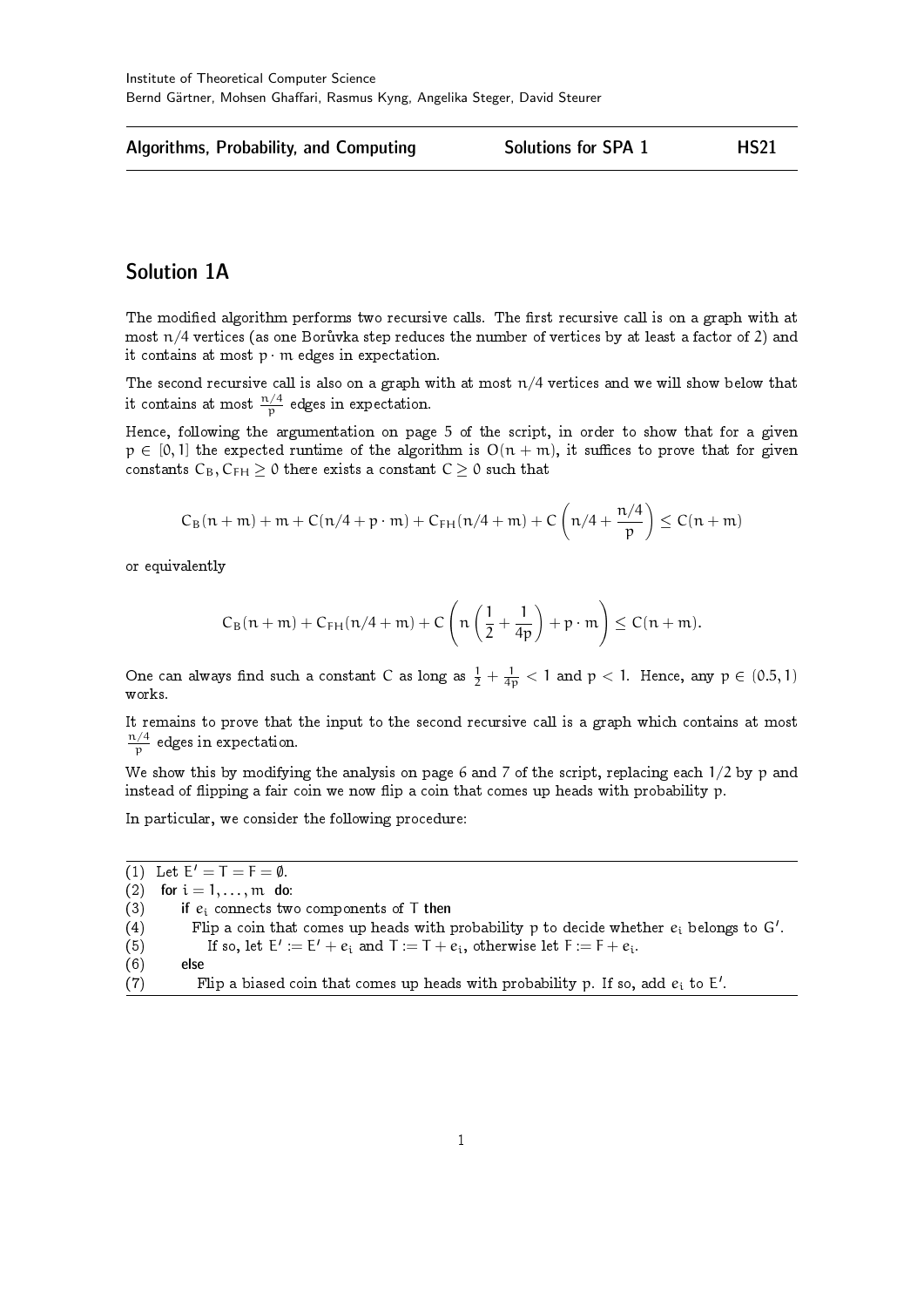Similar as in the script, we assume that the input graph G has n vertices (Later we apply the analysis to a graph with at most  $n/4$  vertices). Let  $G'' = (V'', E'')$  be the graph one obtains from G by removing all the T-heavy edges in G. We are interested in the expected size of E". Note that  $\mathsf{E}^{\,\prime\prime}=\mathsf{T}\cup\mathsf{F}$  and therefore the expected size of  $\mathsf{E}^{\,\prime\prime}$  is upper bounded by the expected number of times line 4 is executed. At most  $n - 1$  edges can be added to T during the execution. Hence, a similar argumentation as in the script together with a variant of the result of Exercise 1.1 implies that the expected size of F can be upper bounded by  $\frac{n-1}{p}-(n-1)$ . The variant of Exercise 1.1 assumes that  $Pr[X_i = 1] = 1 - p$  and requires to show that  $E[Z] = \frac{K}{p} - K$ . Hence,

$$
\mathbb{E}[|E''|] = \mathbb{E}[|T|] + \mathbb{E}[|F|] = n-1 + \frac{n-1}{p} - (n-1) = \frac{n-1}{p}.
$$

Now, replacing n with the number of nodes of the graph we obtain after two Borůvka steps (which is at most  $n/4$ ) leads to the desired upper bound of  $\frac{n/4}{p}$ .

### Solution 1B

Before stating the whole algorithm, we first consider the following procedure, which will be called twice by our final algorithm, and prove two lemmas about it.

Algorithm 1 ReduceEdges Require: Input graph  $G_{in} = (V_{in}, E_{in})$  is a weighted graph with pairwise distinct edge weights  $\mathfrak{p} \gets \min\left(1, \frac{|V_{\text{in}}|^{4/3}}{|\mathsf{E}_{\text{in}}|}\right)$  $|E_{in}|$  $\setminus$  $G' \leftarrow \mathcal{A}_{sample}(G_{in}, p)$  $T \leftarrow \mathcal{A}_{MSF}(G')$  $G_{\text{out}} \leftarrow \mathcal{A}_{\text{T}-\text{heavy}}(G_{\text{in}}, T)$ return  $G_{\text{out}}$ 

**Lemma 1.** The graph G' has at most  $100|V_{\rm in}|^{4/3}$  edges with probability  $1-O\left(\frac{1}{|V_{\rm in}|}\right)$ .

*Proof.* There is nothing to show in case  $|E_{in}| \leq 100|V_{in}|^{4/3}$ . Hence, consider the case that  $|E_{in}| >$ 100 $|V_{in}|^{4/3}$ . For each  $e \in E_{in}$ , we denote with  $X_e$  the indicator variable for the event that  $e$  gets sampled. We are interested in the random variable  $\textsf{X}=\sum_{e\in\textsf{E}_{\textsf{in}}}\textsf{X}_{e\cdot}$  By linearity of expectation,

$$
\mathbb{E}[X] = \mathbb{E}\left[\sum_{e \in E_{in}} X_e\right] = \sum_{e \in E_{in}} \mathbb{E}\left[X_e\right] = |E_{in}| \cdot \frac{|V_{in}|^{4/3}}{|E_{in}|} = |V_{in}|^{4/3}.
$$

As  $X$  is a sum of independent Bernoulli-distributed random variables, we can apply a Chernoff bound to conclude that

$$
\Pr[X > 100 |V_{\text{in}}|^{4/3}] \le \Pr[X \ge (1+1) \mathbb{E}[X]] \le e^{-\frac{1}{3} \mathbb{E}[X]} = O\left(\frac{1}{|V_{\text{in}}|}\right).
$$

Therefore,  $\Pr[X \leq 100 |V_{\text{in}}|^{4/3}] \geq 1 - \mathrm{O}\left(\frac{1}{|V_{\text{in}}|}\right)$ , as desired.

 $\Box$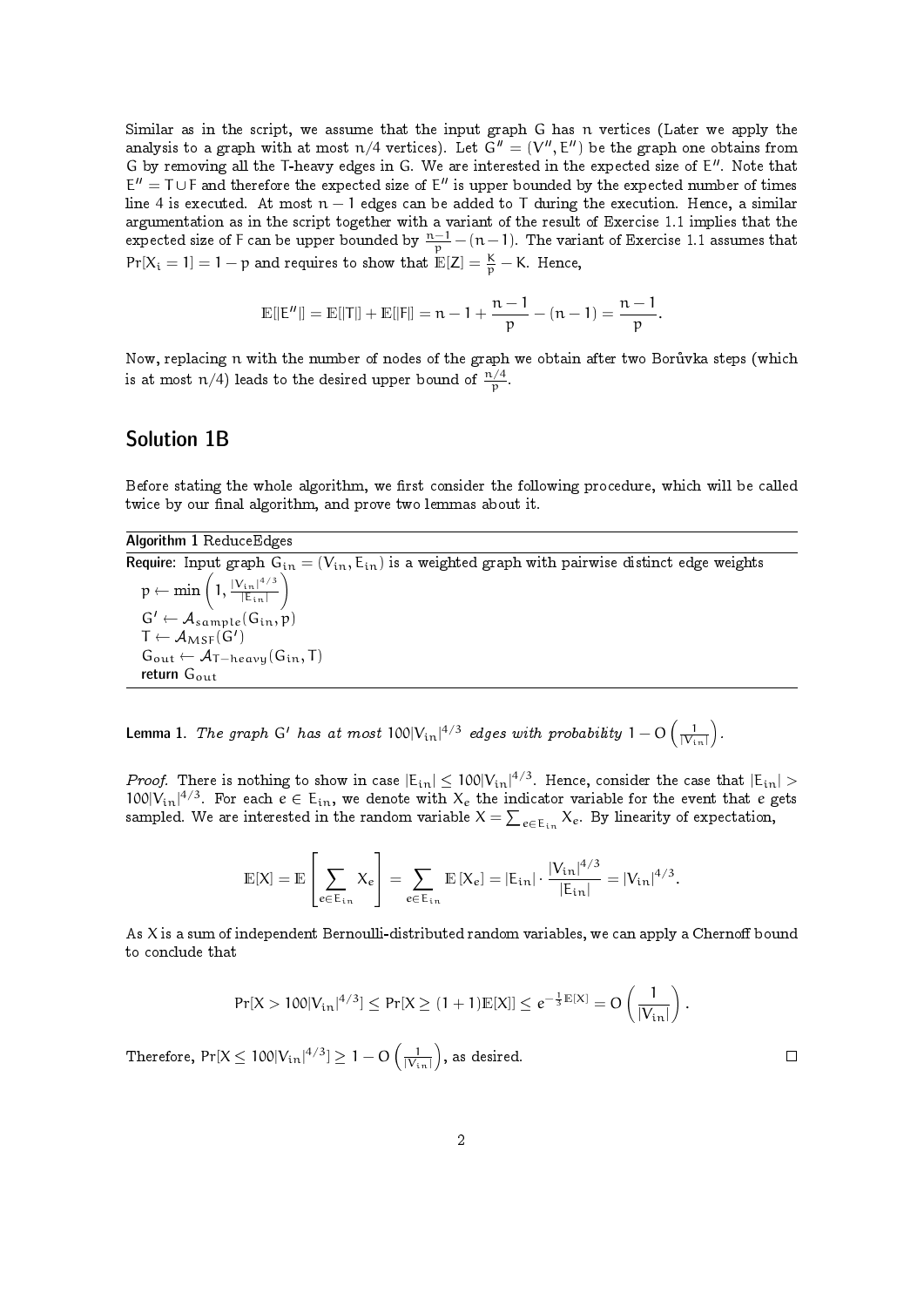**Lemma 2.** The graph  $G_{\text{out}}$  has at most  $\max(|V_{\text{in}}|^{4/3}, \frac{2|E_{\text{in}}|}{|V_{\text{in}}|^{1/3}})$  $\frac{2|\mathsf{E}_{\text{in}}|}{|\mathsf{V}_{\text{in}}|^{1/3}}$ ) edges with probability  $1\!-\!{\rm O}\left(\frac{1}{|\mathsf{V}_{\text{in}}|}\right)$ .

*Proof.* We first show that in the procedure we analyzed to solve exercise 1A we have Pr  $\left|\left|E''\right|\geq\frac{2n}{p}\right|=$  $O(1/n)$ . Note that Pr  $\left|\ket{E''}\geq \frac{2n}{p}\right|$  is upper bounded by the probability that among  $\frac{2n}{p}$  independent biased coin throws, where each coin comes up heads with probability  $\bm{{\mathsf{p}}},$  less than  $\bm{{\mathsf{n}}}-\bm{1}$  of them come up heads (as T contains at most  $n-1$  edges at the end). Let  $X_i$  be the indicator for the event that the i-th coin comes up heads and  $X=\sum_{i=1}^{\frac{2n}{p}} X_i.$  We have  $\mathbb{E}[X]=2\mathfrak{n}$ . Hence, a Chernoff Bound implies

$$
Pr[X \le n - 1] \le Pr[X \le (1 - 0.5) \mathbb{E}[X]] \le e^{-\frac{1}{2} \mathbb{E}[X]0.5^2} = O(1/n)
$$

and therefore Pr  $\left|E''\right| \geq \frac{2n}{p}\right| = O(1/n)$ .

With this result in hand, the remaining part of the proof is trivial. First, if  $|E_{in}| \leq |V_{in}|^{4/3}$ , then there is nothing to show. Hence, it remains to consider the case that  $|{\rm E}_{\rm in}|>|V_{\rm in}|^{4/3}$ . As  $\frac{2|V_{in}|}{p} = \frac{2|E_{in}|}{|V_{in}|^{1/2}}$  $\frac{2|E_{in}|}{|V_{in}|^{1/3}}$ , the discussion above directly implies that  $G_{out}$  has at most  $\frac{2|E_{in}|}{|V_{in}|^{1/3}}$  edges with probability  $1 - \mathrm{O}\left(\frac{1}{|\mathcal{V}_{\text{in}}|}\right)$  .  $\Box$ 

We are now ready to state the final algorithm.

| Algorithm 2 MST |                                                                                |
|-----------------|--------------------------------------------------------------------------------|
|                 | Require: Input graph G is a weighted graph with pairwise distinct edge weights |
|                 | $G_1 \leftarrow$ ReduceEdges(G)                                                |
|                 | $G_2 \leftarrow \text{ReduceEdges}(G_1)$                                       |
|                 | $T \leftarrow A_{MSE}(G_2)$                                                    |
| return T        |                                                                                |

Note that Algorithm 1 only removes edges that are not contained in the unique MST of G. Hence, Algorithm 2 is correct, assuming that  $A_{MSF}$  only gets graphs with at most  $100n^{4/3}$  edges as input. We show that this is the case with probability  $1 - O(1/n)$ . We say that an invocation of Algorithm 1 is successful in case the two events of Lemma 1 and Lemma 2, which both hold with probability  $1 - O(1/n)$ , are satisfied. By a Union Bound, the two invocations of Algorithm 1 in Algorithm 2 are successful with probability  $1-O(1/n)$ . It therefore only remains to show that having two successful invocations implies that  $\textsf{G}_{2}$  contains at most  $100\mathfrak{n}^{4/3}$  edges. Lemma  $2$  together with the fact that a graph contains at most  $\binom{n}{2}\leq n^2/2$  edges implies that  $G_1$  has at most  $\frac{2n^2/2}{n^{1/3}}=n^{5/3}$  edges and therefore also that  $\textsf{G}_2$  contains at most  $\frac{2\text{n}^{5/3}}{\text{n}^{1/3}}\leq 100\text{n}^{4/3}$  edges, as desired.

#### Solution 2

1. First, the algorithm repeatedly contracts an edge chosen uniformly at random until the graph has  $[2\alpha]$  vertices. Second, the algorithm chooses a cut in the resulting graph uniformly at random. The chosen cut naturally corresponds to a cut in the original graph, which the algorithm outputs. For a given multigraph G and cut  $(S, V \setminus S)$  of G, let  $p_{G,}(S, V \setminus S)$  denote the probability that the algorithm outputs the cut  $(S, V \setminus S)$  when the input graph is G. We define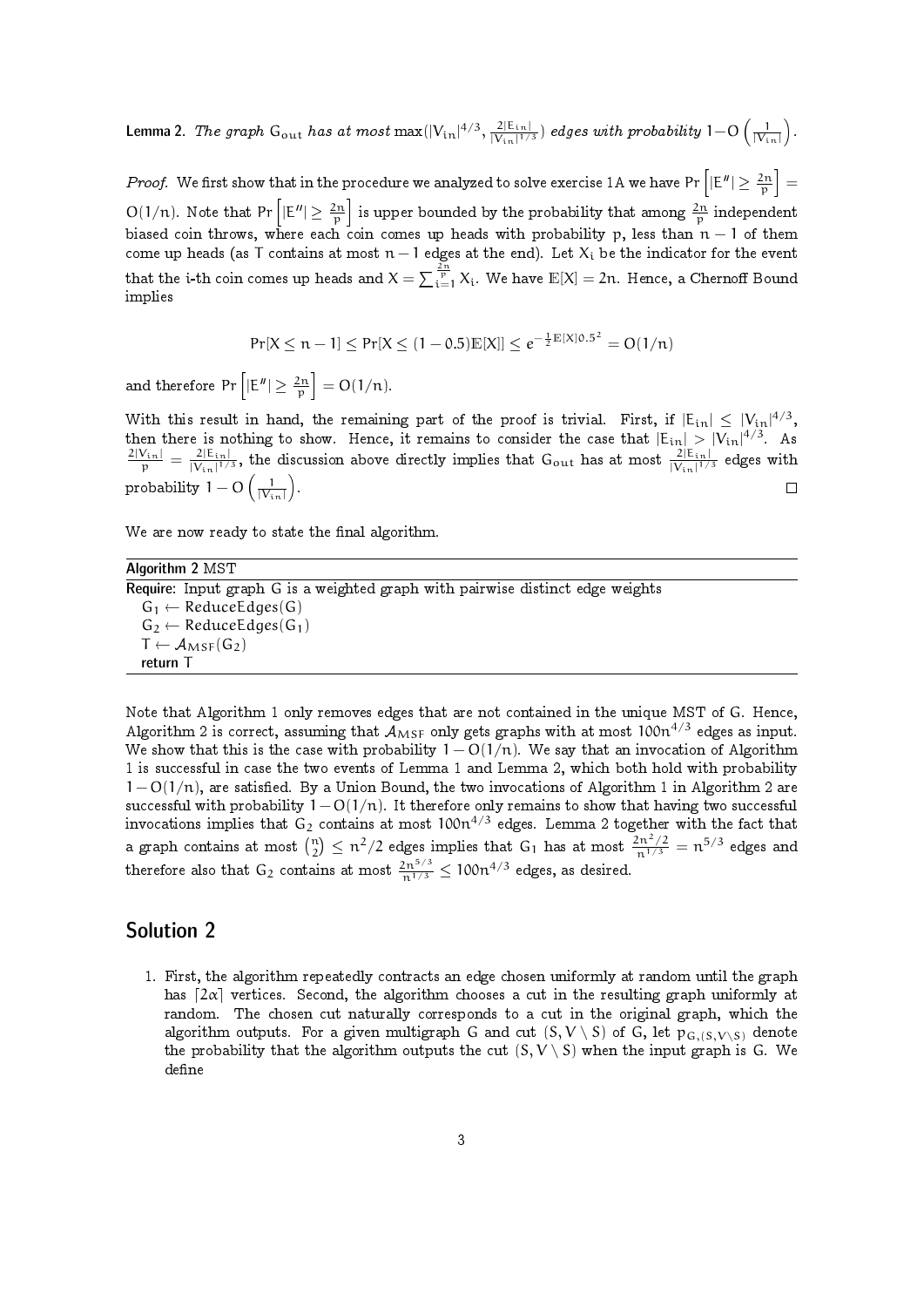$$
\mathfrak{p}_n \coloneqq \inf_{G \text{ is an } n\text{-node multigraph, } (S, V \setminus S) \text{ is an } \alpha\text{-approximate cut in } G} \mathfrak{p}_{G, (S, V \setminus S)}.
$$

For  $n \leq \lceil 2\alpha \rceil$ , we have  $p_n \geq \frac{1}{2^{\lceil 2\alpha \rceil}}$ . Now, consider a multigraph with  $n > \lceil 2\alpha \rceil$  vertices and let  $(S, V \setminus S)$  be an arbitrary  $\bar{\alpha}$ -approximate minimum cut. The probability that during the first contraction no edge with one endpoint in S and one endpoint in  $V \setminus S$  gets contracted is at least  $1 - \frac{2\alpha}{n}$ . In that case, there exists an  $\alpha$ -approximate cut in the contracted graph that corresponds to the cut  $(S, V \setminus S)$ . Hence, for  $n > \lceil 2\alpha \rceil$ , we have

$$
\begin{aligned} &p_n\geq \left(1-\frac{2\alpha}{n}\right)p_{n-1} \\ &\geq \frac{n-2\alpha}{n}\cdot \frac{n-1-2\alpha}{n-1}\cdot \cdots \cdot \frac{\left[2\alpha\right]-2\alpha+1}{\left[2\alpha\right]+1}\cdot p_{\left[2\alpha\right]} \\ &\geq \frac{n-\left[2\alpha\right]}{n}\cdot \frac{n-1-\left[2\alpha\right]}{n-1}\cdot \cdots \cdot \frac{1}{\left[2\alpha\right]+1}\cdot p_{\left[2\alpha\right]} \\ &=\frac{\prod_{i=1}^{\left[2\alpha\right]} i}{\prod_{i=1}^{\left[2\alpha\right]} (n-i+1)}p_{\left[2\alpha\right]} \\ &\geq \frac{1}{\left(2n\right)^{\left[2\alpha\right]}}, \end{aligned}
$$

as desired.

2. Let C denote the set containing all the  $\alpha$ -approximate minimum cuts. For each  $(S, V \setminus S) \in$ C, let  $E_{(S,V\setminus S)}$  denote the event that the algorithm from a) outputs  $(S, V \setminus S)$ . We have  $Pr[E_{(S,V\setminus S)}]\geq \frac{1}{(2n)^{\lceil 2\alpha\rceil}}.$  Moreover, the events are pairwise disjoint. Hence, we have

$$
1 \ge \Pr\left[\bigcup_{(S,V\setminus S)\in\mathcal{C}}E_{(S,V\setminus S)}\right] = \sum_{(S,V\setminus S)\in\mathcal{C}}\Pr[E_{(S,V\setminus S)}] \ge \frac{|\mathcal{C}|}{(2n)^{\lceil 2\alpha \rceil}}
$$

and therefore  $|C| \leq (2n)^{\lceil 2\alpha \rceil}$ .

3. First, there is a small mistake in the exercise. It should be "Consider an arbitrary integer  $\alpha \geq 1$ " instead of "Consider an arbitrary integer 2 $\alpha \geq 2$ ". Consider an arbitrary  $\mathfrak n$  and an even k. We let H be a cycle where every two neighboring nodes are connected by k/2 multiedges. Clearly,  $\mu(\mathsf{H}) = \mathsf{k}$ . To show that  $\mathsf{H}$  has  $\Omega(\mathsf{n}^{\lceil 2\alpha \rceil})$  α-approximate minimum cuts, let  $\mathsf{V}'$ be an arbitrary set of  $\lfloor n/2 \rfloor$  pairwise non-adjacent vertices of H, i.e.,  $\mathsf{V}'$  is an independent set. Now, consider an arbitrary set of 2 $\alpha$  vertices in V'. These 2 $\alpha$  vertices define  $\alpha$  non-adjacent intervals in H. Let S be the set containing each node that is contained in one of the  $\alpha$  intervals.  $(S, V \setminus S)$  is an  $\alpha$ -approximate cut. Moreover, as  $V'$  is an independent set, any  $2\alpha$  vertices in V <sup>0</sup> dene a unique α-approximate cut. Hence, H contains at least

$$
\binom{\lfloor n/2 \rfloor}{2\alpha} \geq \left( \frac{\lfloor n/2 \rfloor}{2\alpha} \right)^{2\alpha}
$$

 $\alpha$ -approximate minimum cuts, as desired.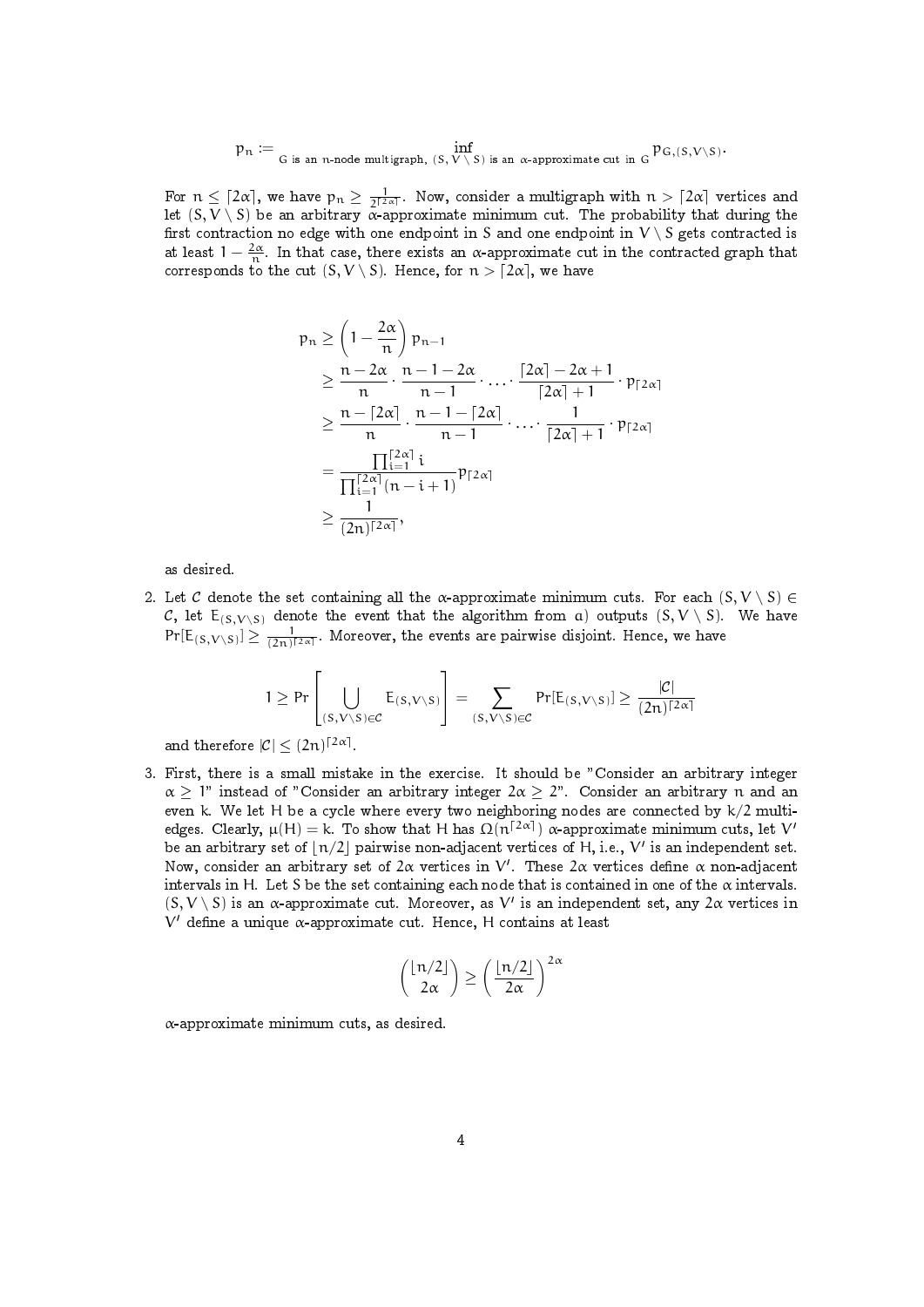# Solution 3

1. Consider an arbitrary  $i \in \{r + 1, r + 2, ..., n\}$ . We denote with  $B_i$  the event that i comes first among the keys 1 up to i. Moreover, we denote with  $C_i$  the event that one of the first r keys comes first among the keys 1 up to i – 1. We have  $Pr[B_i] = 1/i$  and  $Pr[C_i] = r/(i - 1)$ . Moreover, the two events  $B_i$  and  $C_i$  are independent and  $A_i = B_i \cap C_i$ . Therefore,

$$
\text{Pr}[A_i] = \text{Pr}[B_i \cap C_i] = \text{Pr}[B_i] \cdot \text{Pr}[C_i] = \frac{r}{i(i-1)},
$$

as desired.

- 2. Assume that the event  $A_i$  occured. This implies that the first  $i-1$  keys all end up in the left subtree of i. However, this does not imply that the left subtree of i is a random binary search tree on the first i – 1 keys (conditioned on  $A_i$ ). The reason for this is that  $A_i$  implies that one of the first r keys will be the left child of i. For  $j \in [r]$ , let  $A_{i,j}$  denote the event that  $A_i$ occured and j is the left child of i. Conditioned on  $A_{i,j}$ , the left subtree of j is a random binary search tree with  $j - 1$  nodes and the right subtree of j is a random binary search tree with  $i-j-1$  nodes. The expected height of both of these random search trees is  $O(log i)$ . Hence, the expected height of the subtree rooted at i is  $O(log i)$  and therefore  $E[X_{n,r}|A_i] = O(log i)$ .
- 3. We have

$$
\mathbb{E}[X_{n,r}]=\frac{r}{n}O(\log n)+\sum_{i=r+1}^n\mathbb{E}[X_{n,r}|A_i]Pr[A_i].
$$

Note that  $\frac{r}{n}O(\log n) = O(\log r)$ . Hence, it suffices to show that  $\sum_{i=r+1}^{n} \mathbb{E}[X_{n,r}|A_i]Pr[A_i] =$  $O(log r)$ .

We have

$$
\begin{aligned} \sum_{i=r+1}^{n} \mathbb{E}[X_{n,r}|A_i]Pr[A_i] & \leq \sum_{i=r}^{\infty} \frac{r}{i^2} O(\log i) \\ & \leq \sum_{j=0}^{\infty} \sum_{i=r2^j}^{r2^j+1} \frac{r}{i^2} O(\log i) \\ & \leq \sum_{j=0}^{\infty} r2^j \frac{r}{(r2^j)^2} O(\log (r2^{j+1})) \\ & \leq \sum_{j=0}^{\infty} \frac{1}{2^j} (O(\log r) + (j+1)) \\ & = O(\log r) \sum_{j=0}^{\infty} 0.5^j + \sum_{j=0}^{\infty} \frac{j+1}{2^j} \\ & = O(\log r), \end{aligned}
$$

as desired.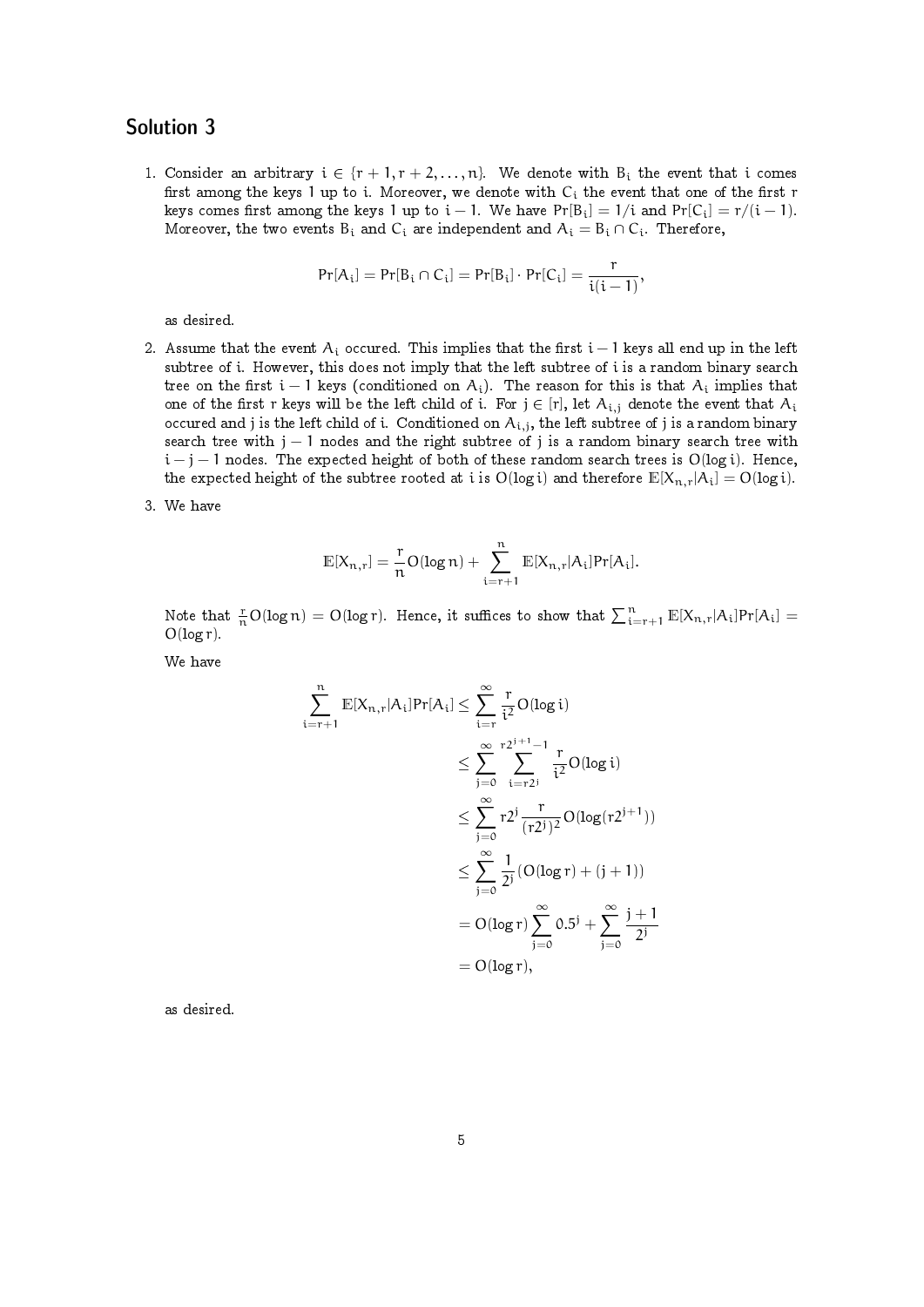## Solution 4

Scanline approach: We assume that no two vertex points of P or Q have identical x-coordinates.

From the given input, it is easy to compute the respective upper and lower boundaries of P and Q in linear time. By the upper boundary of P, say, we mean an array (sorted by x-coordinates) of all vertices p of P with the property that a vertical ray shooting upwards from p intersects P only in p. An analogous definition can be given for the *lower boundary* of  $P$  (and  $Q$ ).

Let  $x_1, \ldots, x_n$  be a sorted list of the x-coordinates of all vertices of both P and Q. The idea is to iterate over all pairs  $(x_i, x_{i+1})$  and to restrict our attention to the area between the two vertical lines through  $x_i$  and  $x_{i+1}$ , respectively. Restricted to that area, both P and Q are trapezoids T<sub>P</sub> and T<sub>Q</sub> with two vertical boundaries through  $x_i$  and  $x_{i+1}$  $x_{i+1}$  $x_{i+1}$ , respectively.<sup>1</sup>

Iterating over all pairs  $(x_i, x_{i+1})$  can be done by maintaining four pointers into the respective upper and lower boundaries of P and Q, and by advancing them one at a time. Slightly more detailed, each of those four pointers points between two vertices (or, in other words, it points to an edge) and the considered interval  $(x_i, x_{i+1})$  is so that  $x_i$  is the largest x-coordinate among all vertices that are directly to the left of any of these four pointers, and  $x_{i+1}$  is the smallest x-coordinate among all vertices that are directly to the right of these four pointers. Hence, in each iteration, it is easy to reconstruct in constant time the left and right boundaries of the trapezoids  $T_P$  and  $T_Q$  (or, in other words, the respective intersections of P and Q with the vertical lines through  $x_i$  and  $x_{i+1}$ ).

Given that it is a constant size problem, for two such trapezoids we can clearly decide in constant time whether one of them contains the other, whether they intersect but neither trapezoid contains the other, or whether they are disjoint. If we want to be more careful than that, then we can observe that  $T_P$  contains  $T_Q$  if and only if the vertical boundaries of  $T_P$  contain the respective vertical boundaries of  $T_Q$ , and vice versa. Also,  $T_P$  and  $T_Q$  are disjoint if and only if the vertical boundaries of  $T_P$  are both strictly above (or both strictly below) the respective vertical boundaries of  $T_{\Omega}$ .

We note that case (i) holds globally if and only if in every iteration  $T_P$  contains  $T_Q$ . A similar statement can be made for the cases (ii) and (iv). By elimination, if we are neither in case (i), (ii) or (iv), then and only then case (iii) must hold.

The upper bound of  $O(n)$  on the running time follows because the initialization can be done in linear time, and because each one of the  $n - 1$  iterations requires at most constant time.

Rotation approach: We give two algorithms, one for deciding whether we are in case (i), and one for deciding whether we are in case (iv). This automatically gives us an algorithm for case (ii), since it is symmetric to case (i). And it also gives us an algorithm for case (iii), which holds if and only if neither of the other three cases hold.

Throughout, we assume that no two edges of P and Q have the same slope.

We first note that case (i) can be characterized as follows: For each edge of P we consider its line extension, and then the halfplane  $h_P$  which has this line as its boundary and which completely contains P. We further consider  $h<sub>Q</sub>$  which is the smallest (in terms of set inclusion) halfplane whose boundary has the same slope (and the same "orientation") as that of  $h_P$  and which contains Q. Then,  $h_P$  must contain  $h_O$  for all edges of P.

<span id="page-5-0"></span><sup>&</sup>lt;sup>1</sup>There are some exceptional cases, where instead of a trapezoid we might have a triangle, a single point, or even the empty set. But these special cases are not harder to deal with than the typical case, and so we will not go further into them.